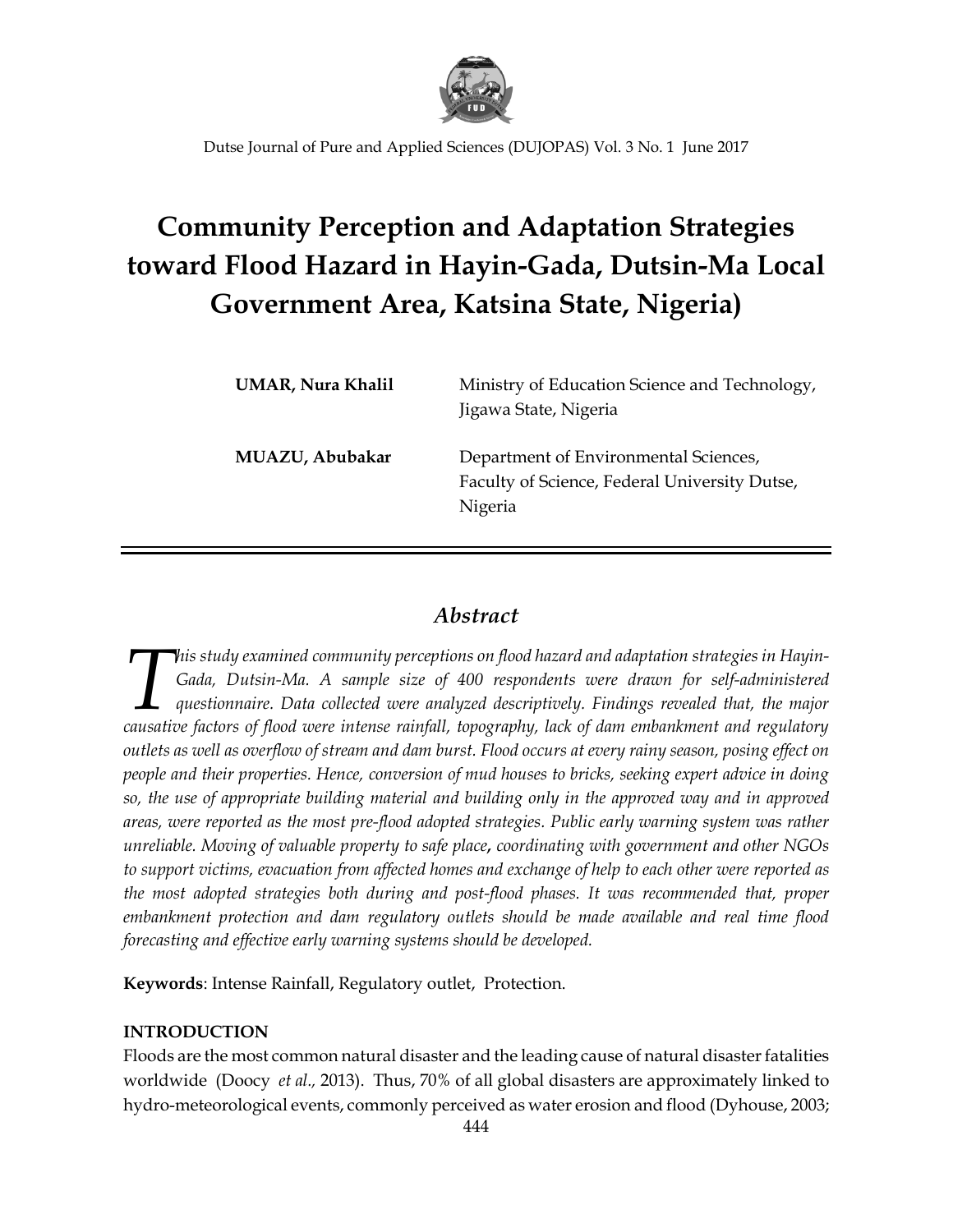

WMO, 2006). Flood is the most common and widespread of all the disasters. Its consequences is vast on the physical environment, economic and social well-being of inhabitants (Marilise *et al.,* 2013).

Flood occurs when there is an inundation of any area which is not normally covered with water, through a temporary rise in the level of a river, lake or sea, and when excess precipitation exceed natural infiltration, evaporation, and possible transmission (Werner *et al.,* 2006). Floods are generally regarded as extreme hydrological events, where there is excess of water which may have devastating effects.

In Nigeria context, flooding events are influenced by a range of factors including: the overflow of the numerous rivers that transverse the country, unprecedented rainfall amounts and intensity, dam breaks and levee failure, the unavailability and/or insufficient drainage systems and the underutilization of dams in some parts of the country. In some locations, illegal dumping of refuse along water ways and drainages has influenced flooding events in urban cities (Emmanuel et al., 2014)

Semi-arid climates is being characterized with rainfall below potential evaporation; rainfalls are little and erratic and exhibit strong spatial and temporal variability this contribute essentially in flash flooding nature of the region. Though there are different factors that cause flash floods in semi arid lands that include natural factors such as short heavy rainfall, intense convection rainstorms, poor drainage coupled with other factors such as geomorphologic, geological, and anthropogenic factors (Ahmed et al., 2015).

The incident of flood in Nigeria is becoming a reoccurring decimal, leading to colossal loss of properties and lives. Evidently, the 2012 flood that displaced 7.7 million people, windstorms as well as rainstorms that have led to the death of hundreds of persons has placed the country as a highly challenged nation by flood risk as well as limited capacity to curtail the challenges (Ojo, 2013).

In Katsina state particularly, flood has almost become an annual event (Muhammad, 2015). Indeed, the Katsina State Emergency Management Agency (KSEMA, 2014) recorded about 4,000 people in 21 LGAs across the state affected by flood in 2013. Hassan (2014) in News 24 Nigeria reported that 200 people or more were affected by flood, of which; many of the victims were from Bakori, Musawa and Dutsin-Ma LGAs.

On a community-wide scale, flood in the study area is muchly attributed to flash flood event and perhaps causing an over flow of the tributary affecting the lives and properties of the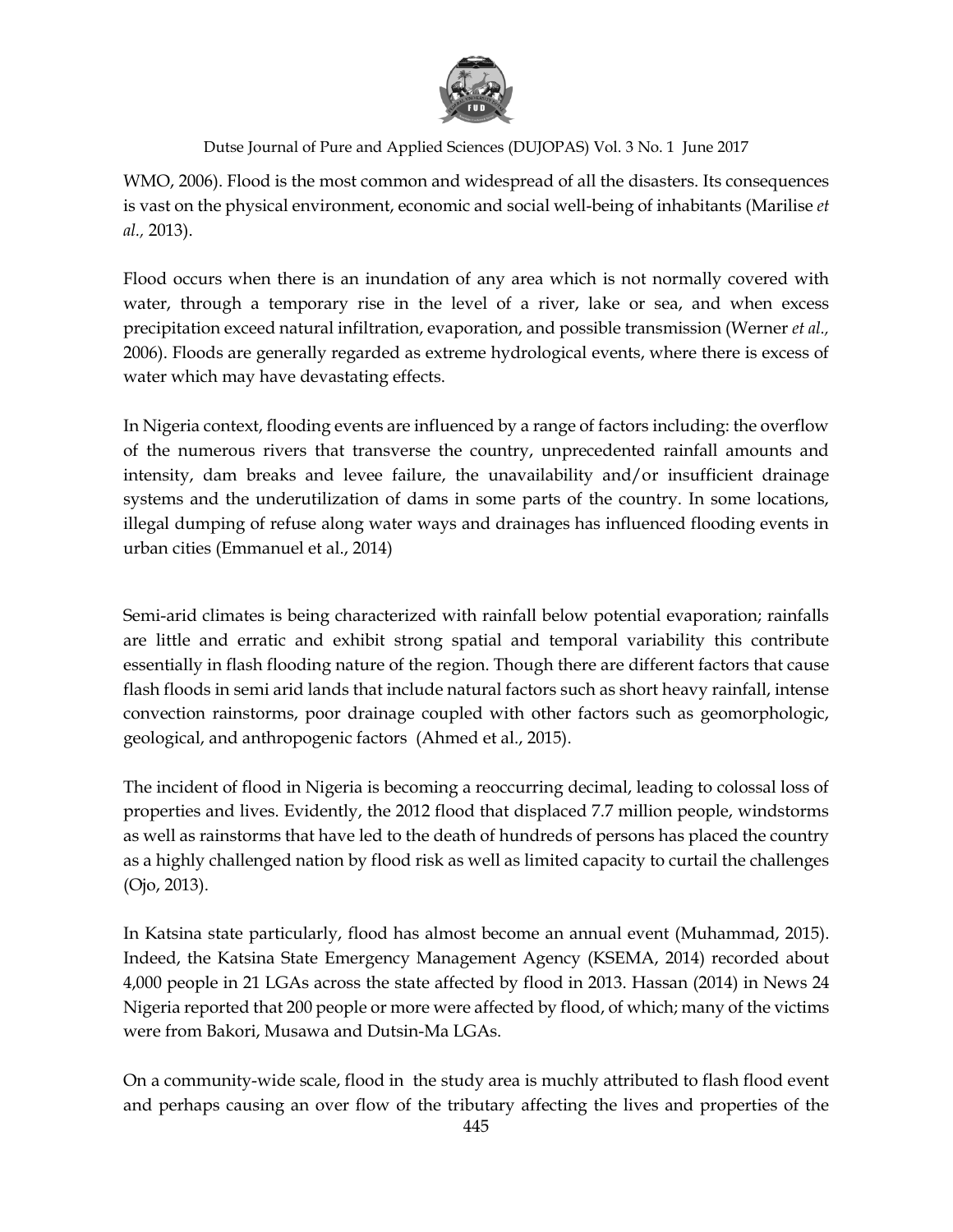

community. People perception of living with the event has not been given prominence in the research arena. Determining the impacts of importance to a community provides the mechanism for prioritizing adaptation options (Emmanuel et al., 2014). Obviously understanding the consequence of the phenomenon on different sectors provides an insight for the designing and implementation of action plan strategies.

The main objective of the study is to examine public perceptions on causes of flood hazard as a recurring phenomenon and its impact, as well as to provide suitable adaptation strategies toward flooding in Hayin-Gada.

### **THE STUDY AREA**

Hayin-gada is a community named after a bridge (which drains both rain and dam water situated in Kuimi north-eastern Hayin-gada) in Shema ward, Dutsin-Ma town and in Dutsin-Ma LGA of Katsina state, Nigeria. The community is made up of: Kanya, Primary and TV view center electoral polling units with land area of about 24,192km2 (INEC, 2015). Dutsin-Ma is located between latitude 12034'1.072"N and 12015'35.76"N, longitude 7024'3.32"E and 7027'23.294"E (Figure 1).



Figure 1: Dutsin-Ma, Showing Shema Ward *Source: Adopted from Administrative Map of Katsina State*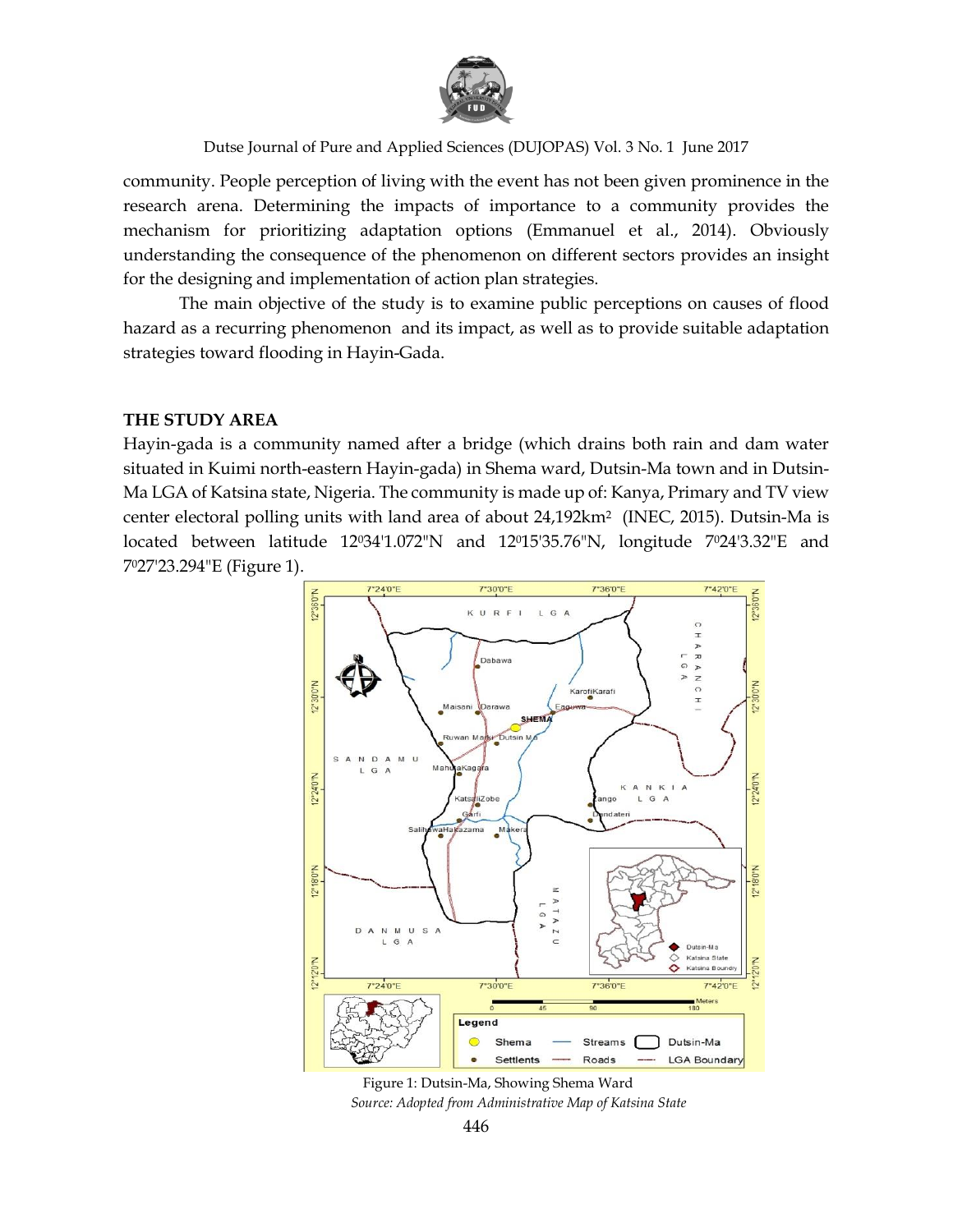

The climate of the area is tropical continental, which is dry (Koppen"s Aw), with the total annual rainfall ranging from 700-800mm (IBRAHIM and Saifullaih, 2016). Generally, the topography is



Figure 2:Elevation of Dutsin-Ma map. *Source: www.floodmap.net/Elevation/ElevationMap/(2014)*

gently undulating with an elevation of between 526m-547m (Figure 2) with scattered iron stone hills and outcrops overlying basement complex rocks and characterized with sandy drift plain (CHUKWUJEKWU, 2010). The drift deposits of the soil are more courses resulting in light brown sandy soil that are reddish in colour with medium fertility and easily worked. The study area has experience a rapid population growth with an estimated total population figure of about 9, 000 people (INEC, 2015).

# **MATERIALS AND METHOD**

The data used for this study were sourced via primary source. This was done through structured questionnaire designed for the residents of Hayin-gada. Structured questionnaire gives a valuable method of collecting a wide range of information from a large number of individuals. And is being regarded as a quantitative method of research with low level of involvement of the researcher and high number of respondents (the individuals who answer the questions) (Trueman, 2016) . The questionnaire focuses on the people perception on flood. It was divided into four sections: the sections addressed the resident's socio-demographic information; perception on flood and measures adapted in flood mitigation. Given the size of the study area all households were considered as the target population from which the sample size was drawn. The structured questionnaire was administered to 400 respondents across the three polling units of the study area namely; Kanya, Primary and TV view center using Krejcie and Morgan (1970) method for determining sample size. Thus, the information collected on the community perceptions toward flood hazard are later subjected to descriptive statistics such as tabulation, charts and percentages.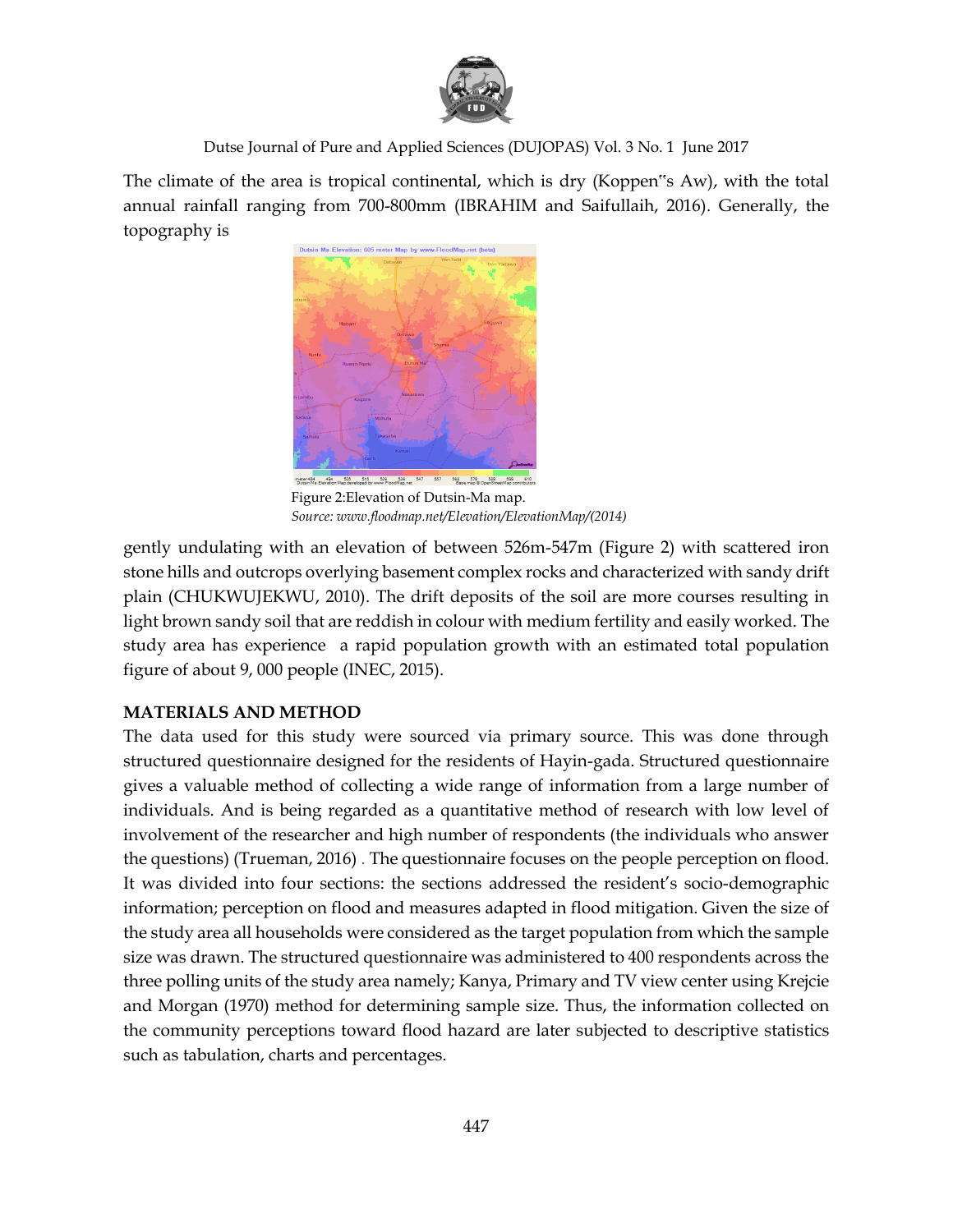

## **RESULTS AND DISCUSSION**

## **Socio-demographic Characteristics of Respondents and Housing Quality Index**

The socio-demographic characteristics considered include; sex, age, educational qualification and occupation of respondents (Table 1). Thus, understanding the socio-demographic characteristics of respondents provides an avenue to generate available data that can be translated into meaningful information which can be used to establish strategies toward flood hazard occurrences in the study area.

| <b>Sex</b>   | Frequency | $\frac{0}{0}$ | Age                | Frequency | $\frac{0}{0}$ | Level of<br>Education  | Frequency | $\frac{0}{0}$ | Occupation       | Frequency | $\frac{0}{0}$ |
|--------------|-----------|---------------|--------------------|-----------|---------------|------------------------|-----------|---------------|------------------|-----------|---------------|
| Male         | 293       | 73.2          | 15-24              | 59        | 14.8          | No formal<br>Education | 59        | 14.8          | Farming          | 115       | 28.8          |
| Female       | 107       | 26.8          | 25-34              | 80        | 20            | Primary                | 53        | 13.2          | Trading          | 99        | 24.8          |
|              |           |               | 35-44              | 151       | 37.8          | Secondary              | 110       | 27.5          | Civil<br>Service | 90        | 22.5          |
|              |           |               | 45-54              | 77        | 19.2          | Vocational             | 59        | 14.8          | Artisan          | 65        | 16.2          |
|              |           |               | 55<br>and<br>above | 33        | 8.2           | Tertiary               | 94        | 23.5          | Others           | 31        | 7.8           |
|              |           |               |                    |           |               | Others                 | 25        | 6.2           |                  |           |               |
| <b>Total</b> | 400       | 100           |                    | 400       | 100           |                        | 400       | 100           |                  | 400       | 100           |

#### **Table 1: Respondents sex, age, highest education attainment and occupation**

Source: Field Survey, 2017

Out of 400 respondents, there were 293 (73.2%) males and 107 (26.8%) females given sex ratio of 2.9:1. The age range was 15 to 55 and above with highest number between 35-44 (33.8%). About 110 (27.5%) of the respondents had secondary school education, 23.5% had tertiary education, 14.8% comprises of those respondents having vocational training and attained no any formal education respectively. 13.2% of the respondents had primary education and the other category of the respondents with 6.2% had not attained any form of education. Furthermore, about 115 (28.8%) of the respondents were farmers, 24.8% engaged in trading, 22.5% were civil servants, 16.2% artisans and others had 7.8%.

## **Public Perception on Flood in Hayin-Gada**

The causes of flood in Hayin-gada as perceived by the respondents are computed in Table 2. Other related variables deliberated include the recurrence of flood and its associated impacts, where both human casualties and impacts on properties were identified. Results are also presented in Fig. 3, 4 and 5 respectively.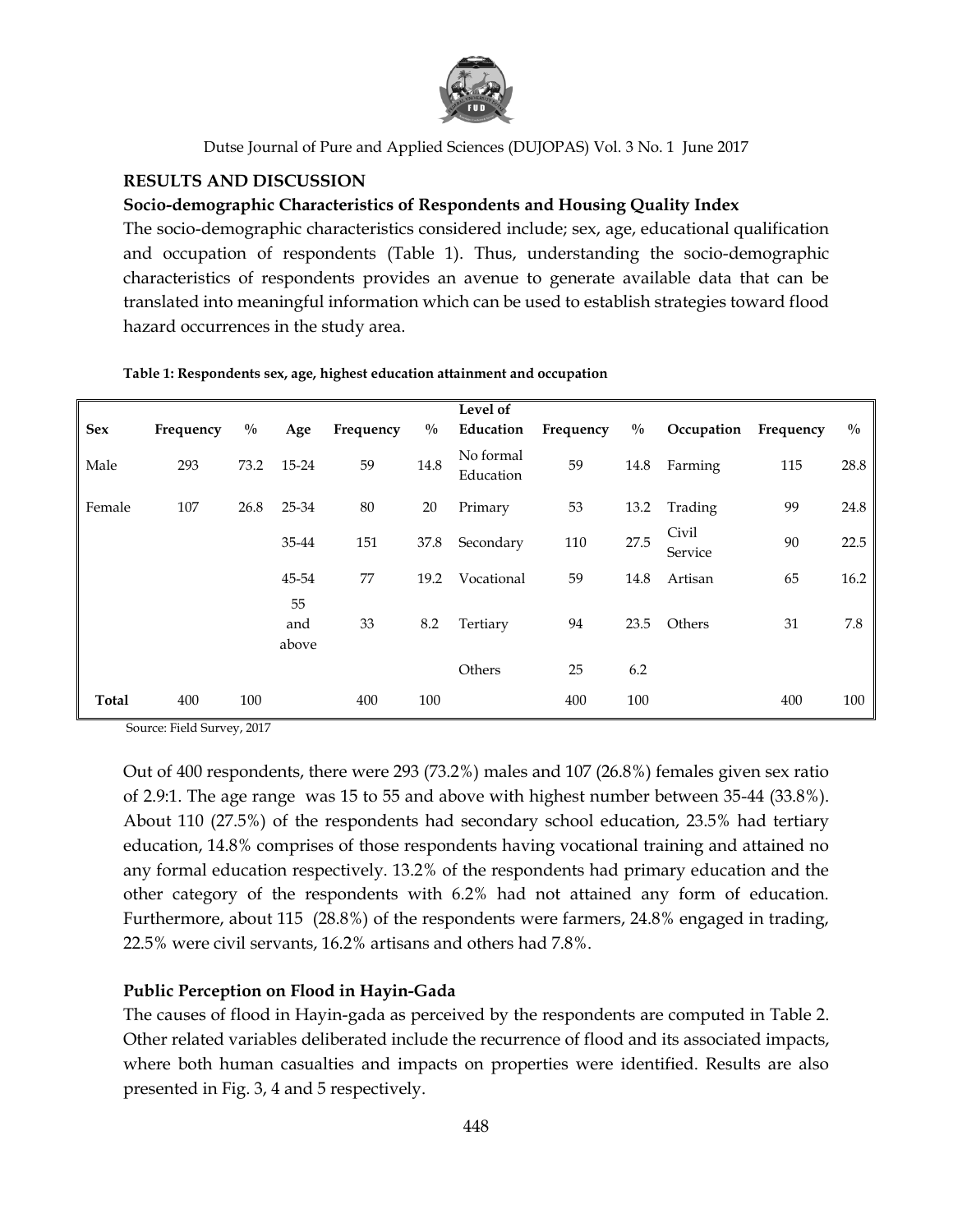

| <b>Causes of Flood</b>                 |      | <b>Major Cause</b><br><b>Moderate Cause</b> |      |               | <b>Minor Cause</b> | Total         |      |               |
|----------------------------------------|------|---------------------------------------------|------|---------------|--------------------|---------------|------|---------------|
| Man-Made Causes                        | Freq | $\frac{0}{0}$                               | Freq | $\frac{0}{0}$ | Freq               | $\frac{0}{0}$ | Freq | $\frac{0}{0}$ |
| Deforestation                          | 10   | 2.50                                        | 50   | 12.5          | 340                | 85.0          | 400  | 100           |
| Lack of drainage network               | 80   | 20.0                                        | 286  | 71.5          | 34                 | 8.50          | 400  | 100           |
| Lack of proper embankment              | 326  | 81.5                                        | 62   | 15.5          | 12                 | 3.0           | 400  | 100           |
| Building on water channels             | 94   | 23.5                                        | 293  | 73.3          | 13                 | 3.25          | 400  | 100           |
| Sand Mining                            | 12   | 3.0                                         | 388  | 97.0          | $\theta$           | 0.0           | 400  | 100           |
| Lack of dam regulatory outlets         | 390  | 97.5                                        | 5    | 1.25          | 5                  | 1.25          | 400  | 100           |
| <b>Natural Causes</b>                  |      |                                             |      |               |                    |               |      |               |
| Intense rainfall (long period of rain) |      |                                             |      |               |                    |               |      |               |
|                                        | 396  | 99.0                                        | 3    | 0.75          | $\mathbf{1}$       | 0.25          | 400  | 100           |
| Overflow of stream and dam burst       | 340  | 85.0                                        | 50   | 12.5          | 10                 | 2.50          | 400  | 100           |
| Traditional beliefs                    | 4    | $1.0\,$                                     | 120  | 30.0          | 276                | 69.0          | 400  | 100           |
| Topography                             | 286  | 71.5                                        | 80   | 20.0          | 34                 | 8.50          | 400  | 100           |

**Table 2: Causes of Flood as Perceived by People in Hayin-Gada**

*Source: Field Survey, 2017*

Flooding may be caused by both natural and man-made induced factors. From the table above, there was this perception as presented from the administered questionnaires. Thus, 99.0% of the respondents ranked intense rainfall that is, as the result of long period of rain accelerate flash floods occurrence and sudden release from an impoundment created behind the dam. And regarded it as one of the major natural cause of flood in the study area. Rainfall intensity, duration and amount are generally believed to be the principal factors in most flood events in the tropics which are partly or wholly climatological in nature (Muhammad, 2015). This agrees with Ocheri and Okele (2012), who revealed that flooding events in Makurdi town, Benue state, occur mostly at the event of rainfall intensity and amount. 71.5% of the respondents attested that the topographic configuration of Hayin-Gada substantially influences flooding occurrences in the area. The Dutsin-Ma elevation map (Figure 2) portrayed the configuration of the terrain of the study area within watersheds. 85.0% of the respondents are of the view that overflow of stream and dam burst are some of the natural causative factors in accelerating the rate of floods in the area. Thus, the bridge has a steep-sided slope whose bank gets overtopped which in turn floods the adjoining settlements. Nott (2006) was of the opinion that, the most vulnerable landscapes for floods are low-lying parts of floodplains. In a similar perception, major causes of flood along Apete Community in Ibadan, were attributed to heavy rainfall, dam failure and narrow bridges (Odunola and Balogun, 2015).

Table 2 shows that the major man-made causative factors accelerating the rate of flooding as perceived by the respondents include lack of dam regulatory outlets that allows water to be drawn , either continuously or as needed from the reservoir and about 97.5% of the respondents are on this view. Similarly 81.5% responded that lack of drainage networks and proper embankment protection also exacerbated the rate of flooding. It is believed that good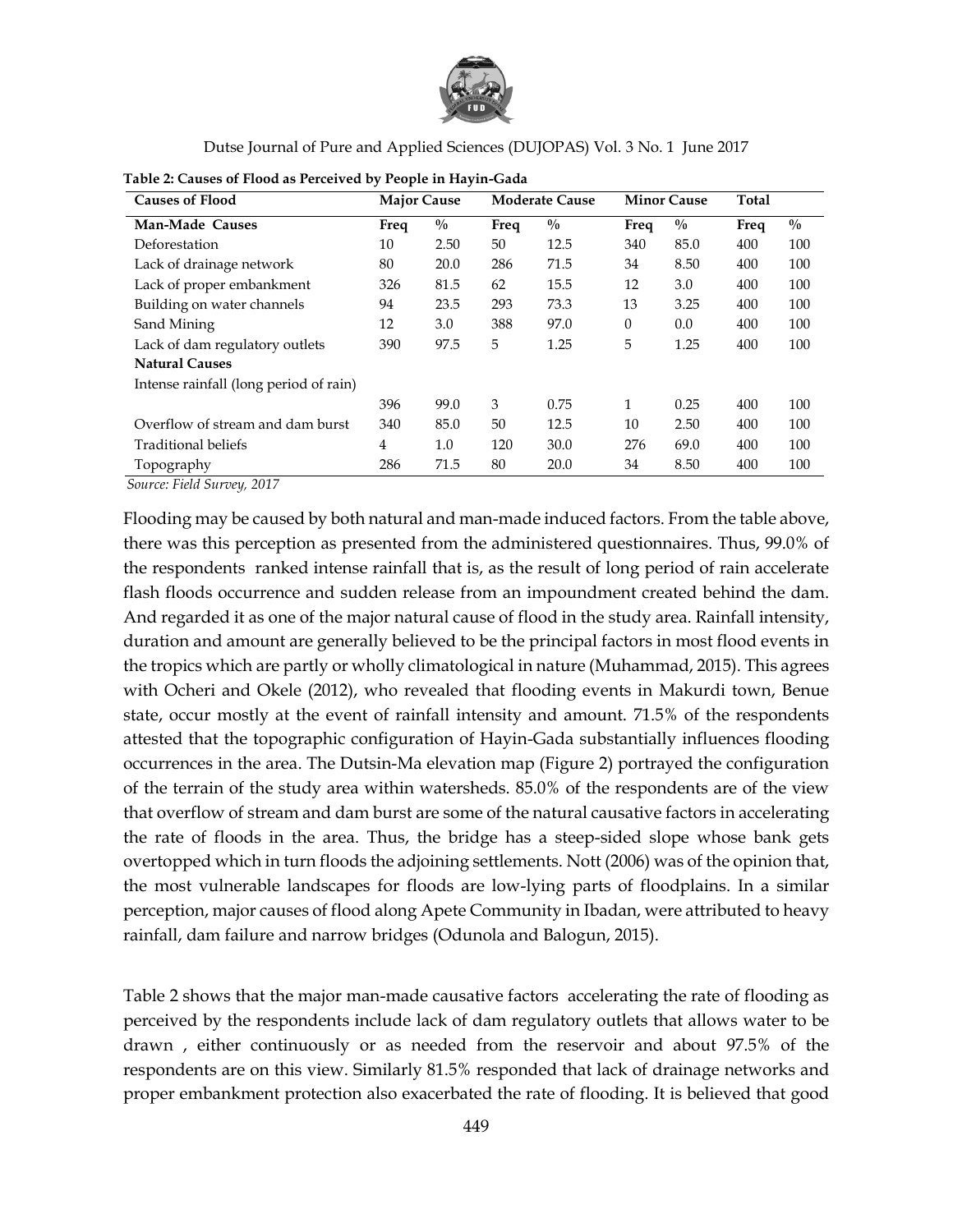

drainage systems are intended to regulate surface water runoff and provide opportunities to reduce the causes and impacts of flooding. In addition, encroachment of buildings along the stream channel and sand mining aids the incidence. However, deforestation with 85.0% and traditional beliefs 69.0% respondents respectively as according to this findings (Table 2) were ranked the minor causes of flood. Research has shown that Deforestation plays many roles in the flooding equation because trees prevent sediment runoffs and

forests hold more water than farms or grasslands. Also among the respondents they were on the belief that this kind of phenomenon occurs in respect to the will of the supreme creator and man has nothing to do to avoid the occurrences.

## **Perception of Impacts**

Table 3 presents the severity level of impacts on the assessed sectors in the study area. As it is presented, it shows that housing sector is the most affected sector with about 71.5%. This can be related to the peoples' attitude encroaching their buildings along the stream channel bank. Perception on the other sectors especially health, agriculture and water and sanitation were relatively high. While the remaining sectors their severity impacts is relatively as compare to health and agriculture. Thus, the stability of these sectors basically will enhance the livelihood of the community.

|              | `Agriculture |               | Housing                  |                          | Water &    |               | Health |             | Economic          |               | Transportatio |               |
|--------------|--------------|---------------|--------------------------|--------------------------|------------|---------------|--------|-------------|-------------------|---------------|---------------|---------------|
|              |              |               |                          |                          | Sanitation |               |        |             | <b>Activities</b> |               | n             |               |
|              | F            | $\frac{0}{0}$ | F                        | $\frac{0}{0}$            | F          | $\frac{0}{0}$ | F      | $^{0}/_{0}$ | F                 | $\frac{0}{0}$ | F             | $\frac{0}{0}$ |
| Severity     | 224          | 56            | 28                       | 71.5                     | 210        | 52.5          | 234    | 58.5        | 204               | 51            | 185           | 46.25         |
| Impact       |              |               | 6                        |                          |            |               |        |             |                   |               |               |               |
| Medium       | 72           | 18            | 70                       | 17.5                     | 58         | 14.5          | 77     | 19.25       | 71                | 17.75         | 120           | 30            |
| Impact       |              |               |                          |                          |            |               |        |             |                   |               |               |               |
| Minimal      | 22           | 5.5           | 30                       | 7.5                      | 17         | 4.25          |        |             | 46                | 11.5          | 66            | 16.5          |
| Impact       |              |               |                          |                          |            |               |        |             |                   |               |               |               |
| No Impact    | 12           | 5             | $\overline{\phantom{0}}$ | $\overline{\phantom{0}}$ | 25         | 6.25          | 45     | 11.25       | 45                | 11.25         | 20            | 5             |
| Don't Know   | 70           | 37.5          | 14                       | 3.5                      | 90         | 22.5          | 44     | 11          | 34                | 8.5           | 9             | 2.25          |
| <b>TOTAL</b> | 400          | 100           | 40                       | 100                      | 400        | 100           | 400    | 100         | 400               | 100           | 400           | 100           |
|              |              |               | $\Omega$                 |                          |            |               |        |             |                   |               |               |               |

#### **Table 3: Severity of impacts on the assessed sectors**

# **Agriculture**

From this findings, 56% of the respondents indicated severe impact. While 37.5% of the respondents said 'don't know' . No one indicated 'no impact' to agriculture. It revealed that 28.8% of the inhabitants of the community are farmers and engage in both rain fed and dry season farming. This ascertained that their livelihood rest on agriculture. They stressed that over stay of flooded water into their farmlands consequently affect their crops. But sometimes used to be beneficial to them, as immediately the flooded water recessed, they engage in recession farming.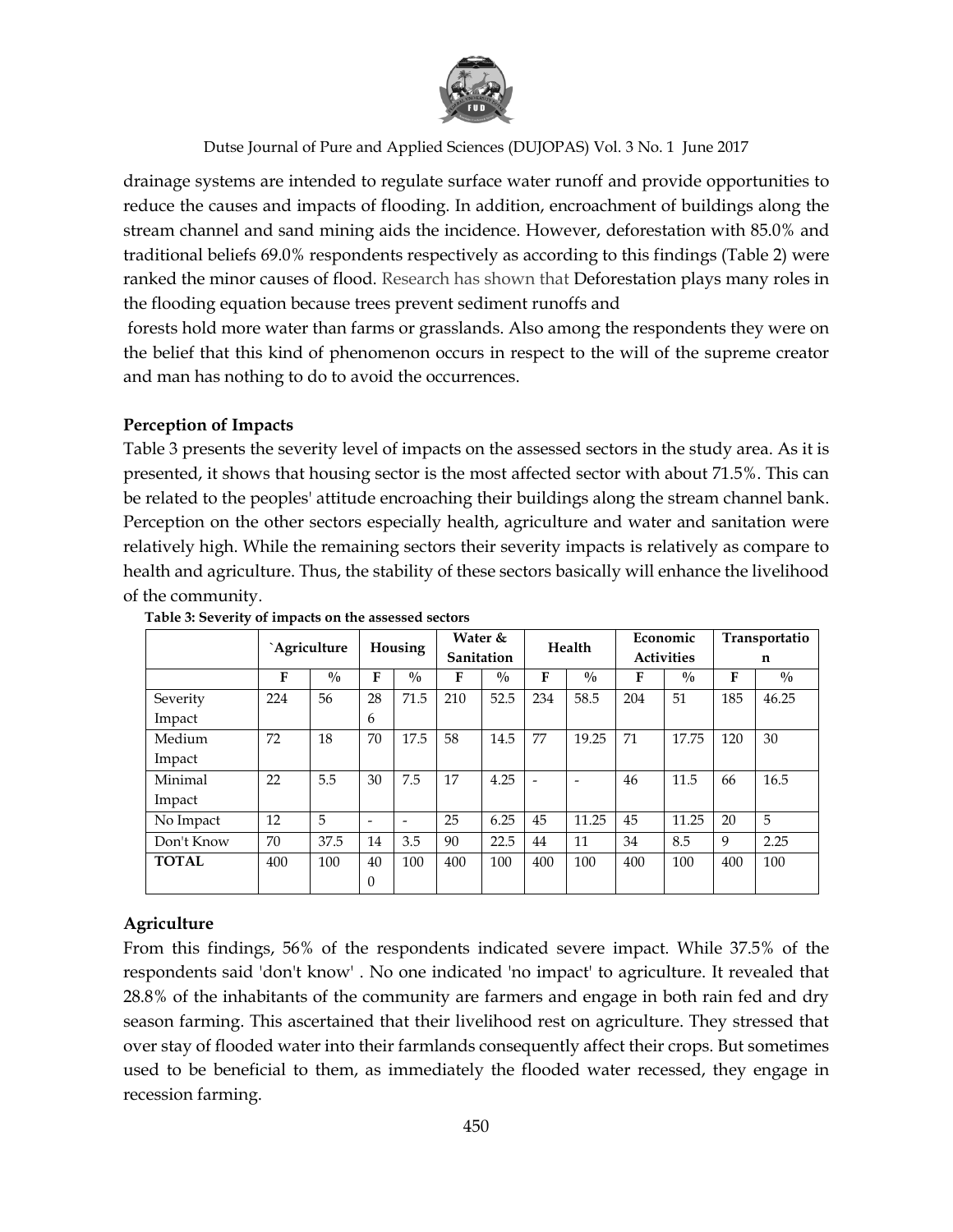

# **Housing**

From the survey of the study, it revealed that high proportion of houses mud wall-structured houses with thatched or zinc roofing. Very few houses were built with bricks and zinc roofing system. There were also few houses built with corn stalk and reeds along the water channel. These kind of buildings were perceived to be more vulnerable to floods than a household in a stone house, whose housing structure represents high coping capacity and more resilience to flood hazards. Table 3 shows that 71.5% of the respondents indicated 'severe impact' and no one indicated 'no impact' on housing. From the general perception it indicates that the low quality of houses aggravated the severity of the damage.

# **Economic Activities**

Socio-economic dynamics is recognized as a factor that drives vulnerability (Emmanuel et al., 2014) Findings from the study indicate a high degree of poverty, since majority of respondents are subsistence farmers and artisans. This has compounded and makes it not easy for the households to move far a little from the watershed terrain site and also livelihood depends on harvests, damage to farms has direct impact on economic activities. In this sector, 51% of the respondents indicated 'severe impact', 71 (17.75%) indicated 'medium impact, 46(11.5%) of the respondents indicated 'minimal impact'. 45(11.25%) indicated 'no impact' and 34 (8.5%) indicated ' don't know'.

# **Health**

From the Table 3 out of the 100% respondents, 58.5% indicated 'severe impact' on human health. As Hajat et al. commented; the complex nature of flooding events on health is responsible for poor impact assessment (Hajat, Ebi, Kovats, Menne, Edwards, & Haines, 2003). This influences the respondents perception on the phenomenon. It was noted from the respondents that the common disease outbreak known include malaria, typhoid, cholera, diarrhea and skin infections.

# **Water and Sanitation**

The occurrence of flooding in an area is usually accompanied with contamination of water body especially drinking water. The result indicated that 52.5% of the respondents indicated severity of the impact on drinking water. While 22.5% does not know its impact. The residents especially those very close to the stream sourced their drinking water from the running stream and on such occurrences the water are unsafe for drinking. Among the respondents indicates the prevalence of cholera and diarrhea cases.

# **Transportation**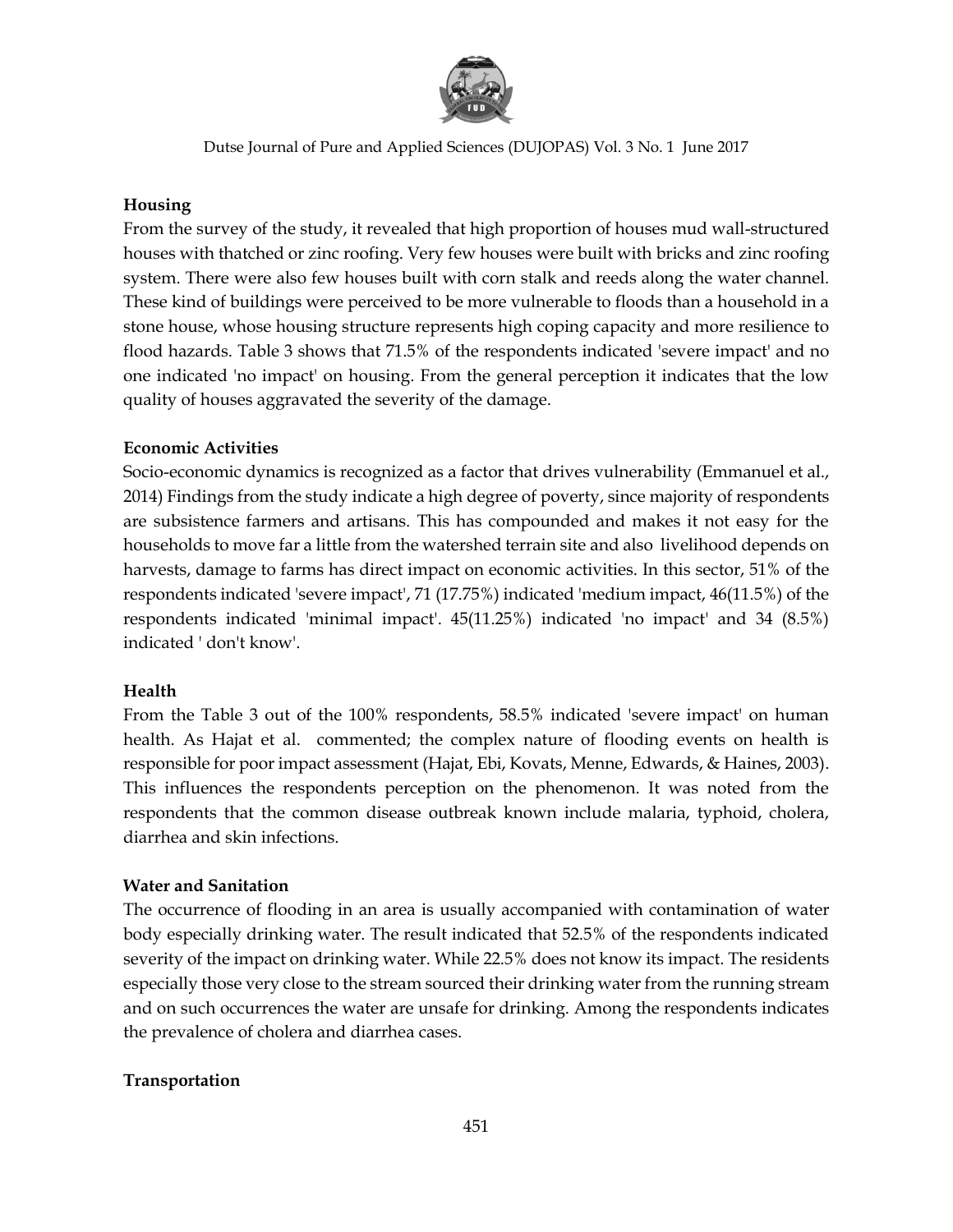

The only main road linking the community to the other part of Dutsin-Ma town is along the stream under study, except one decide to take the by-pass which is lengthy. Thus on the occurrence of this phenomenon the bridge is overflow by flooded water often became difficult to cross. Emergency aid seems very difficult. 46.5% of the respondents indicated 'severe impact'. While the remaining assessing severity impact factors were low. The amount of perception from the respondents is highly linked to the existing road.

## **Flood Adaptation Strategists in Hayin-gada**

Man responds to flood through adjustment, flood abatement and flood protection measures (Marcellinus, 2015). Adjustment covers any action to minimize or ameliorate flood hazards (NEMA, 2011). The case in Hayin-gada is summarized in Table 4. The Table discusses flood adaptation activities for three phases (i.e. pre-flood, during flood and post-flood). From Table, re-building of muddy houses to bricks (69.5%), as well as seeking expert advice and use appropriate building materials, and build only in the approved way and in approved areas (52.5%) were reported most employed pre-flood adaptation measures. These techniques were found commonly used. Maharjan, *et al.* (2011) also discovered that, Tharu community around Koshi River Basin of Nepal India, had started to construct double story housings to escape from flood due to its occurrence and frequency. Table 4 further revealed that majority of the respondents does not help in every way to construct drains and ditches or embankments, to protect buildings, constructions, and utilities (85.0%) at pre-flood phase.

| <b>Adopted Measures/Strategists</b>            |      | Agreed        |      | <b>Disagree</b> |      | Undecided     | Total |               |
|------------------------------------------------|------|---------------|------|-----------------|------|---------------|-------|---------------|
| <b>Pre-Flood Phase</b>                         | Freq | $\frac{0}{0}$ | Freq | $\frac{0}{0}$   | Freq | $\frac{0}{0}$ | Freq  | $\frac{0}{0}$ |
| Help in every way to construct drains and      | 10   | 2.50          | 340  | 85.0            | 50   | 12.5          | 400   | 100           |
| ditches or embankments, to protect             |      |               |      |                 |      |               |       |               |
| buildings, constructions, utilities            |      |               |      |                 |      |               |       |               |
| Never put refuse or solid materials in drains, | 188  | 47.0          | 100  | 25.0            | 112  | 28.0          | 400   | 100           |
| and discourage others from doing so.           |      |               |      |                 |      |               |       |               |
| Don't remove plants or trees unnecessarily,    | 180  | 45.0          | 90   | 22.5            | 130  | 32.5          | 400   | 100           |
| help to replant cleared areas.                 |      |               |      |                 |      |               |       |               |
| Always help to clean gutters or drains and     | 80   | 20.0          | 198  | 49.5            | 122  | 30.5          | 400   | 100           |
| encourage others to do the same.               |      |               |      |                 |      |               |       |               |
| Re-building of muddy houses to bricks          | 278  | 69.5          | 112  | 28.0            | 10   | 2.50          | 400   | 100           |
| Seek expert advice and use appropriate         | 210  | 52.5          | 90   | 22.5            | 100  | 25.0          | 400   | 100           |
| building materials, and build only in the      |      |               |      |                 |      |               |       |               |
| approved way and in approved areas             |      |               |      |                 |      |               |       |               |
| Public early warning system are available      | 10   | 2.50          | 294  | 73.5            | 96   | 24.0          | 400   | 100           |
| and are of good aid                            |      |               |      |                 |      |               |       |               |
| During Flood and Post-Flood Phase              |      |               |      |                 |      |               |       |               |
| Identify a higher place where you can run to   | 50   | 12.5          | 298  | 74.5            | 52   | 13.0          | 400   | 100           |
| during floods.                                 |      |               |      |                 |      |               |       |               |

**Table 4: Flood Mitigation Strategists and Measures Adopted by People in Hayin-gada**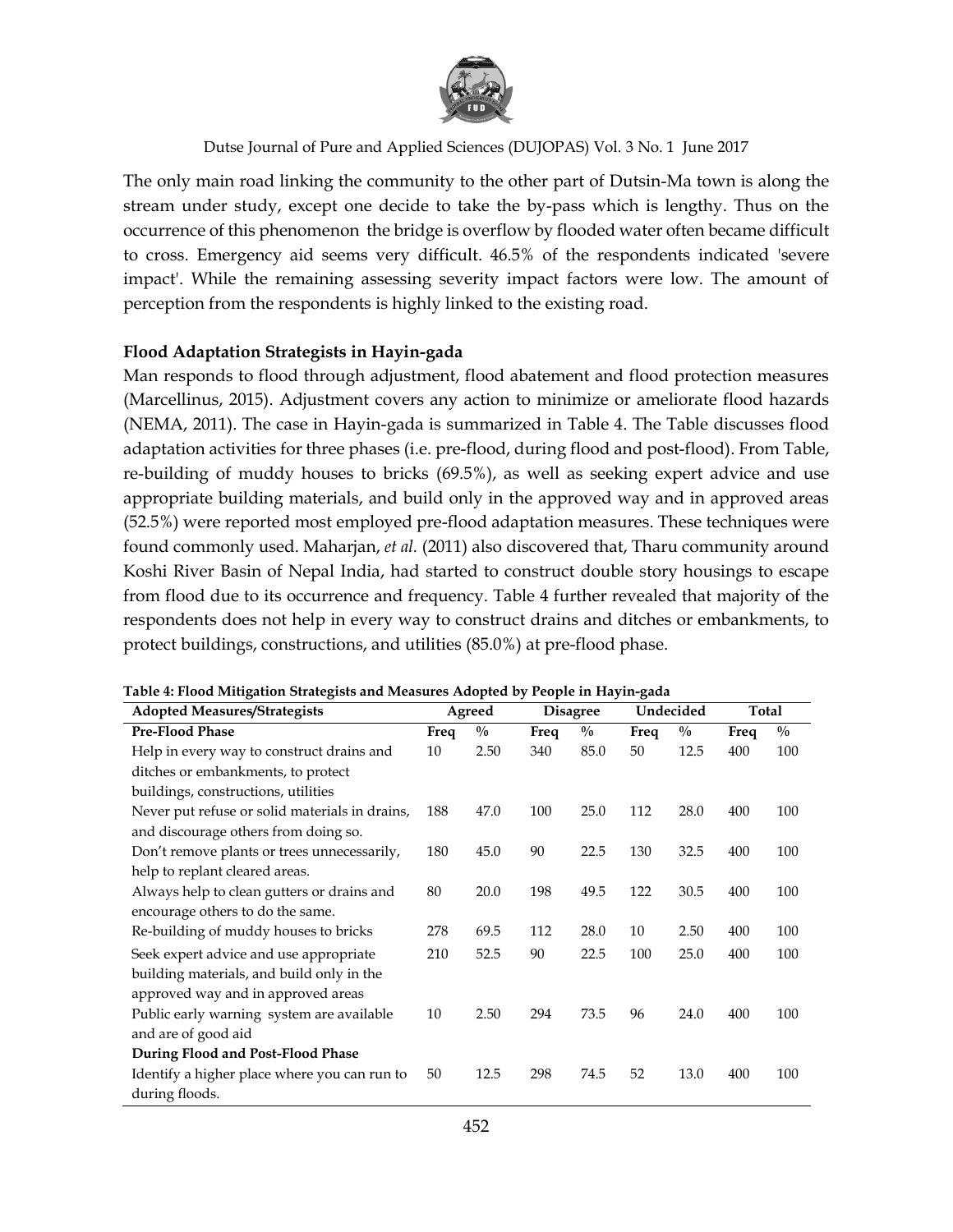

| Move valuable property into the safe place     | 358 | 89.5 | 14  | 3.5  | 28 | 7.0  | 400 | 100 |
|------------------------------------------------|-----|------|-----|------|----|------|-----|-----|
| Coordinate with government and other           | 278 | 69.5 | 80  | 20.0 | 42 | 10.5 | 400 | 100 |
| NGOs, to support the flood affected            |     |      |     |      |    |      |     |     |
| Evacuation from affected homes to safer        | 396 | 99.0 | 3   | 0.75 |    | 0.25 | 400 | 100 |
| zones (government designated)                  |     |      |     |      |    |      |     |     |
| Manage housing for flood affected people       | 10  | 2.50 | 340 | 85.0 | 50 | 12.5 | 400 | 100 |
| Exchange help to each other to bring the       | 344 | 86.0 | 48  | 12.0 | 8  | 2.0  | 400 | 100 |
| situation and livelihood to the original level |     |      |     |      |    |      |     |     |
| received                                       |     |      |     |      |    |      |     |     |

Dutse Journal of Pure and Applied Sciences (DUJOPAS) Vol. 3 No. 1 June 2017

Source: Field Survey, 2017

It is good to acknowledge that lack of funding for long-term projects and faith in government intervention or lack of awareness of proper preventive methods of flood risks exacerbated much of the incidence . From the findings, 49.5% of the respondents disagreed that, their gutters have always been clean or drains and people are always encouraged to do the same. So, large parts of the ground are covered with sands at dry season, thereby obstruct sections of natural channels and builds drains that ensure water movement faster than it could under natural condition thus, restricts where flood water can go (Hassan, 2014). Public early warning system was rather unreliable or unavailable as the respondents found it of no aid (73.5%). This is a highly visible measure that may have generate perceptions and largely contribute to influence motivation to prepare against flood. Thus, the sense of being at risk does in itself move people to action (Eychaner, 2015). On such account, Sinclair and Pegram (2003) stated that, floods cannot be prevented but their devastating effects can be minimized if advance warning is available.

A similar finding in Bonny Island exposed that, people had no knowledge of flood early warning system and community education as a result majority of the respondents show a great level of indifference to the impact caused by flood by their attitude and lack preparedness (Akuro, *et al.,* 2013). According to Gwary (2008), the first priority during and at post-flood phase is to minimize risk by undertaking rescue efforts to the affected people and to bring their lives into normal condition. The case in Hayin-Gada does not board well, for majority of the respondents (74.5%) claimed to have no higher place to run to during floods, so remain home and move their valuables into safe places (89.5%). Also many (69.5%) contended that, the community does not share housing with the victims. Rather, as asserted by the majority (99.0%), they coordinates with government and other NGOs, for support. Such as; evacuation from affected homes to government designated safe zones. They also majorly (86.0%) exchange help among themselves to bring the situation and livelihood to the original level. Devkota *et al.* (2014) also found out that, exchange help within communities was the most flood adaptation measure.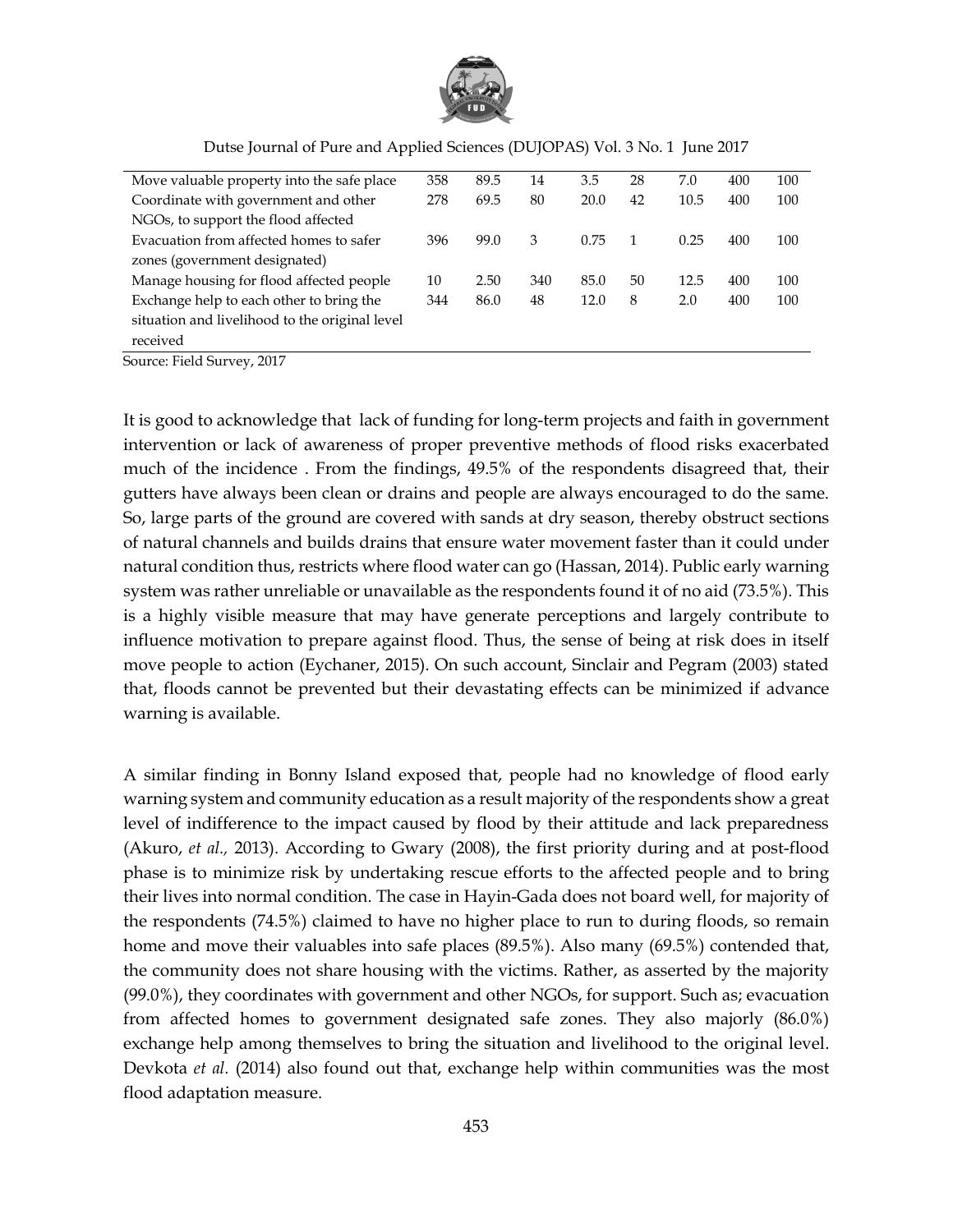

## **CONCLUSION AND RECOMMENDATIONS**

Flood in Haying-Gada is seasonal and the community resilience is reduced and therefore increased the vulnerability of the people. While factors, such as rainfall intensity and duration, cannot be controlled, the issue of dam burst may continue to prevail and damages will continue to increase. Early warning of flooding based on climatic variability does not help people in the area to prepare ahead of time. Most effective indigenous action taken was at the community level to adapt to the risks posed by floods. The dependency syndrome and its pitfalls for creating less resilient communities as a result of aid dependency in might have contributed to decreased ability to cope as well as contributing to livelihood insecurity in the area. Deficiencies particularly of institutional capacities to implement risk reduction measures through public early warning system, shed light on the risk context of the area and how vulnerability is complicated by increasing exposure to risks. If menace flooding of Hayin-Gada is continually ignored, the risk of exposure to flooding will be on the increase and more properties, farmlands and crops, public infrastructures and lives may be lost in due course. It is therefore recommended that: Proper embankment protection and dam regulatory outlets should be made available and the dam should be put more in to usage (irrigation for instance); Real time flood forecasting system and effective early warning system that fits the local level consciousness and local condition should be developed; It is important that, people brought to temporary shelter should get health and sanitation services that helps to prevent an outbreak of disease.

#### **REFERENCES**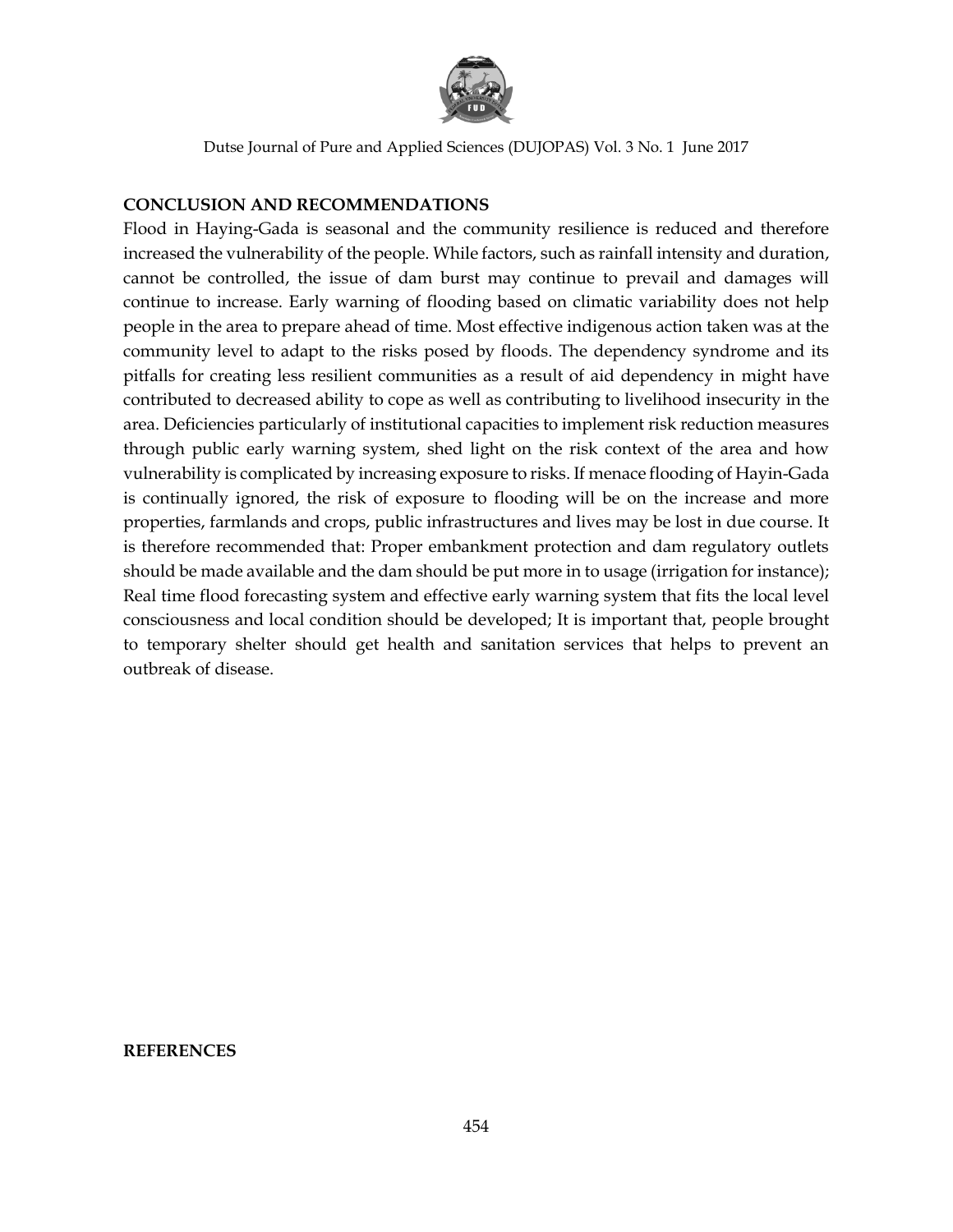

- Adeoye, N.O., Ayanlade, A., and Babatimehin, O. (2009).Climate change and menace of floods in Nigerian cities: Socio-economic implications. *Advances in Natural and Applied Sciences,* Vol. 3(3): Pp. 369-377
- Ahmed, M. Y., Saleh, A. S., Biswajeet, P and Abu Alfadail, E. (2015). Analysis on Causes of Flash Flood in Jeddah City (Kingdom of Saudi Arabia) of 2009 and 2011 Using Multi-Sensor
- Akuro E.G., Gordon T.A., Williams. W.P. (2013). Public Perception of Tidal Flooding Hazards on Bonny Island, Rivers State; Nigeria. *Journal of Marine Science*. 3(3): Pp. 91-
- Asimiyu, M.J. (2014). Rural Hazards and Vulnerability Assessment in the Downstream Sector of Shiroro Dam, Nigeria. *Journal of Planet at Risk* Vol 2, No 6. Available also at https://planet-risk.org/index.php/pr/index. Accessed on 23rd December, 2016
- Chukwujekwu, O. M. (2010). *Analysis of Agroforestry Practices in Katsina State, Nigeria.* Unpublshed M.Sc. Thesis in the Department of Geography and Planning, University of Jos.
- Devkota R.P, Maraseni T.N., Cockfield G, Devkota L.P (2013). Flood Vulnerability through the Eyes of Vulnerable. People in Mid-Western Terai of Nepal. *Journal of Earth Science Climate Change* 4: 132.
- Doocy, S. D. (2013). The Human Impact of Floods: a Historical Review of Events 1980-2009 and

Systematic Literature Review. *PLOS Currents: Disasters* .

Dyhouse, G., (2003). *Flood Modelling:* Using HEC-RAS (First Ed.), Haestad Press, Waterbury (USA). Pp. 13-33

Emmanuel, U. Unaegbu and Baker, K. (2014). Assessing Community Perception and Attitude towards Flooding in the Lower Benue River Basin, Nigeria. *Journal of Earth Science &* 

*Climatic Change , 5* (6), 1-7.

- Etuonovbe, A.K. (2011).The Devastating Effect of Flooding in Nigeria, Hydrography and Environment, TS06J, Epworth, Zimbabwe.
- Eychaner, J.H. (2015). *Lesson From 500-year Record of Flood Elevations*. Association of State Floodplain Managers, Technical Report Seven (7). United States Government Department of Interior, Bureau of Reclamation, Design of Small Dams.
- Ezemonye N.M., and Chukwudi N.E. (2014). Flooding and Household Preparedness in Benin City, Nigeria. *Mediterranean Journal of Social Sciences*; 5(1). p547
- Gwary, D. (2008). Climate change, food security and Nigeria Agriculture. *Paper presented at the workshop on the challenges of climate change for Nigeria*. NISER 19th-20th May, 2008.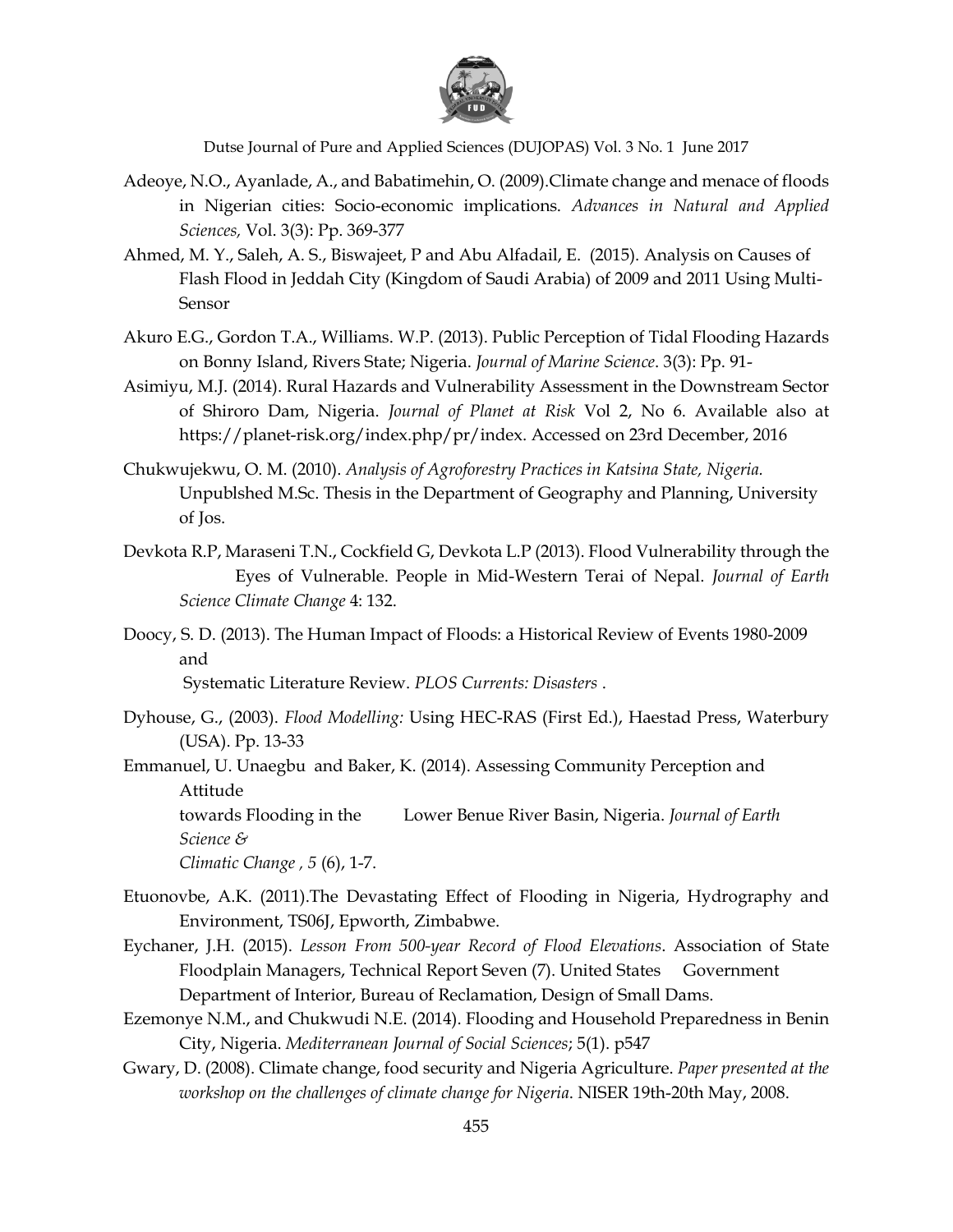

- Hassan, R. (2014). Nigeria: Flood affects 200 people in Katsina*. Workshop of Katsina State Emergency Management Agency in collaboration with Coalition of Civil Society for Poverty Eradication (CCSPE)*. News24 Nigeria. 08 October 2014, 18:56
- Hajat, S., Ebi, K., Kovats, S., Menne, B., Edwards, S., & Haines, A. (2003). The human health consequences of flooding in Europe and the implications for public health: a review of the

evidence. *LSHTM Research Online* , 13-21.

- http://www.floodmap.net. (2014). Elevation of Dutsin Ma,Nigeria Elevation Map, Topo, Contour.
- IBRAHIM, Y. El Ladan and Saifullaih, A.J. (2016). Spatial Patterns of Small Scale Industries in Dutsin-ma Town, Northern Nigeria. *Journal of Business and Management , 18* (6), 11-20.
- Independent National Electoral Commission Nigeria (INEC, 2015). *Directory of Polling Units Katsina State*. (Revised Ed.) Katsina State office. Pp. 1-239
- Katsina State Emergency Management Agency (KSEMA, 2014). Flood Affects 200 People in Available on: m.news24.com/nigeria accessed on 2nd Jan, 2017
- Krejcie, R.V., and Morgan, D.W. (1970). *Determining Sample Size for Research Activities* Educational and Psychological Measurement, Pp. 607-610.
- Maharjan, S. K., Sigdel, E. R., Sthapit, B. R. and Regmi, B. R. (2011). Tharu Community's Perception on Climate Changes and their Adaptive Initiations to Withstand its Impacts in Western Terai of Nepal", *International NGO Journal*, Vol. 6 No. 2, Pp. 35-42.
- Marcellinus, A. H. (2015). An assessment of the Impact of Flood Events in Makurdi, Nigeria. *Civil*

*and Environmental Research , 7* (10), 53-60

Marilise T., Charlotte L. and Sterrett A.H. (2013). *Toward Resilience: A Guide to Disaster Risk Reduction and Climate Change Adaptation*. Practical Action Publishing Ltd. The Schumacher Centre Bourton on Dunsmore, Rugby, Warwickshire CV23 9QZ, UK.

Mitchell, T. and Wilkinson, E. (2012). *Disaster risk management in post-2015 policy frameworks: forging a more resilient future*. Overseas Development Institute Briefing Paper. Pp. 12-23

- Muhammad, N. (2015). National Tragedy: Flood Kills 53, displace 100,420 people across Nigeria. Premium-Times Newspaper Published September 20, 2015
- NDHS, (2005). *Draft Revised National Health Policy of Nigeria.* National Demographic and Health Survey*.* Federal Ministry of Health, Nigeria. Pp. 2-3
- National Emergency Management Agency (NEMA, 2011). *National Capacity Assessment on Emergency Preparedness and Responds in Nigeria*; Consolidated Findings. Abuja.
- Ocheri M. and Okele E. (2012). Social Impact and People's Perception of Flooding in Makurdi Town, Benue State, Nigeria. *Hydrology for Disaster Management Special Publication of the*